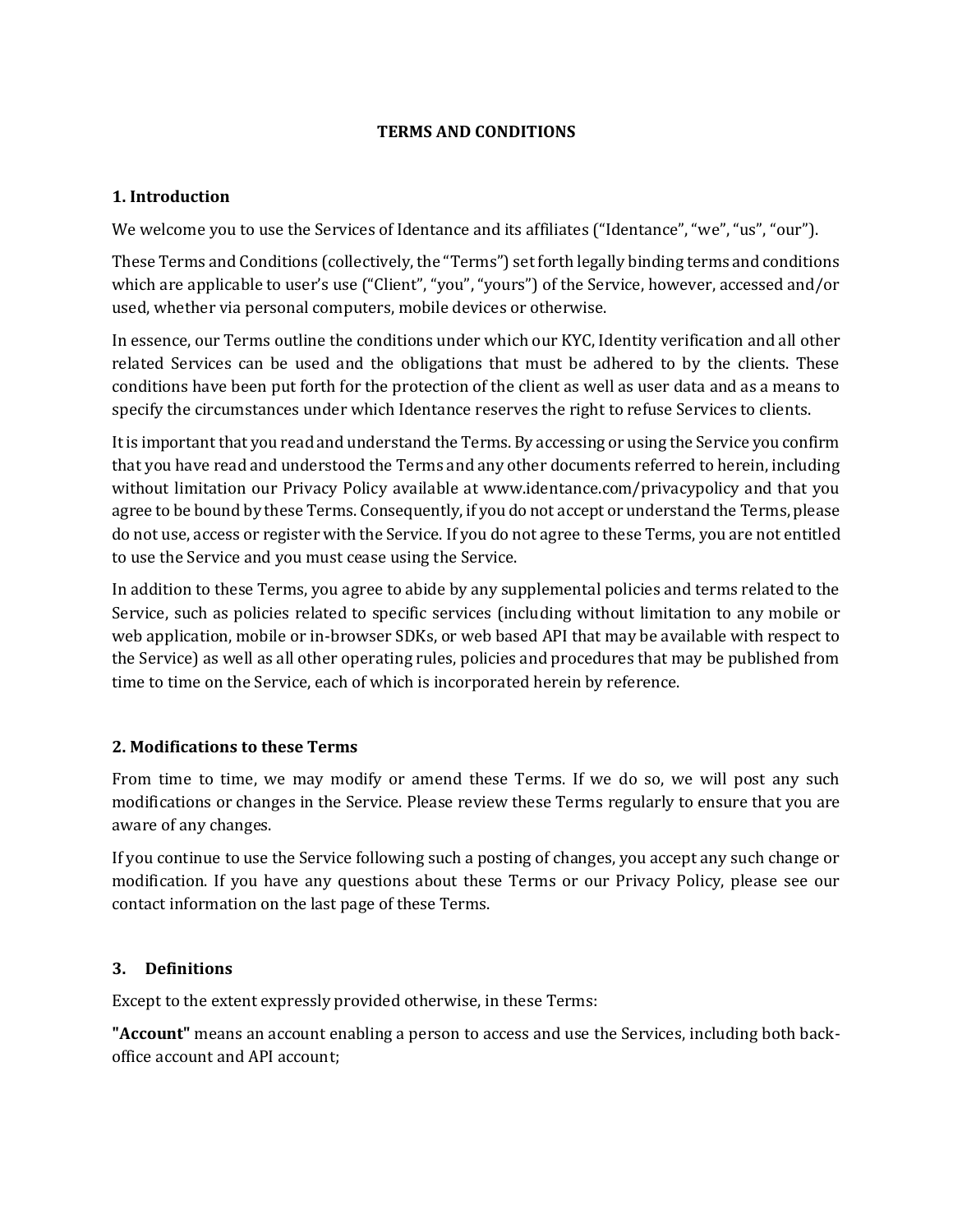"**Affiliate**" means an entity that controls, is controlled by, or is under common control with the relevant entity;

"**Agreement**" means the applicable pricing package plan available on Site, Sales Order and Privacy Policy (including any amendments made to it from time to time) together with these Terms and Conditions including any Schedules, exhibits or other attachments hereof;

"**Business Day**" and "Business Hours" means any weekday other than a bank or public holiday in the United Kingdom; and the latter means the hours of 09:00 to 17:00 GMT (or BST during summer time) on a Business Day;

**"Charges"** means the following amounts:

a) The amounts specified in the applicable pricing package plan available on Site, Sales Order for provision of Services; and

b) Such amounts as may be agreed in writing by the parties from time to time.

**"Charging Method"** means the method of payment of Charges agreed between the Client and the Identance and specified as such on the applicable pricing package plan available on Site, Sales Order. The Charging Method available for the Services are:

a) **"Pre-paid billing"**: wherein the Client shall pay upfront for an agreed amount of Services usage; and

b) **"Cyclic billing"**: wherein the Client shall pay periodically for agreed usage of Services after an agreed cycle of billing; usage above the agreed commitment shall be paid as per actual; usage below the agreed commitment shall not be rolled-over, refunded, or adjusted in any following month.

"**Client Data**" means all data, works and materials uploaded to or stored on the Platform by the Client; transmitted by the Platform at the instigation of the Client; supplied by the Client to the Identance for processing, uploading to, transmission by or storage on the Platform; or generated by the Platform as a result of the use of the Services by the Client;

"**Client Personal Data**" means any Personal Data that is processed by the Identance on behalf of the Client in relation to the Agreement;

"**Client Systems**" means the hardware and software systems of the Client that interact with, or may reasonably be expected to interact with, the Services;

"**Confidential Information**" means the information disclosed by either party, in writing, orally or otherwise, marked as confidential or which should have been reasonably understood to be confidential by the party in receipt of such disclosure;

"**Customization(s)"** means a customization of the Services, whether made through the development, configuration or integration of software or otherwise;

"**Data Protection Laws**" means all applicable laws relating to the processing, privacy, and/or use of Personal Data including the Data Protection, Privacy, and Electronic Communications (Amendments etc.) (EU Exit) Regulations 2019, the Data Protection Act 2018, the GDPR, and the Privacy and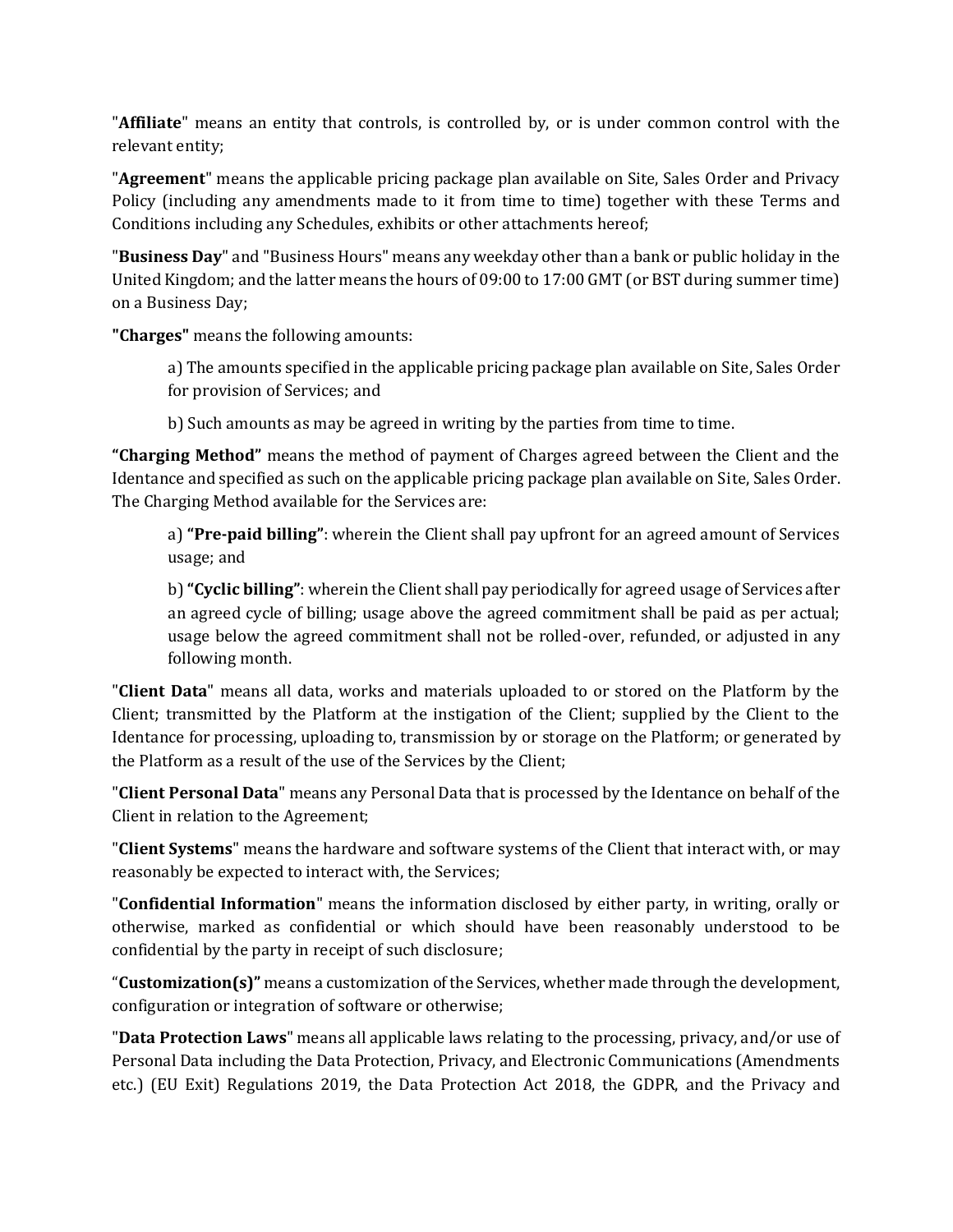Electronic Communications (EC Directive) Regulations 2003, including any laws that replace, extend, re-enact, consolidate, or amend any of the foregoing;

"**Documentation**" means any and all API documentation1 detailing the functions, classes, return types, arguments or any other information provided to effectively use the Services;

"**EEA**" means the European Economic Area;

"**Effective Date**" means the date of execution of the applicable Sales Order by the parties incorporating these Terms and Conditions and/or the date once the Client accepts these Terms & Privacy Policy and creates the account on the Site;

"**Insolvent**": in respect of a Party, any of the following events:

(a) an execution or other process issued on a judgment, decree or order of any court in favor of a creditor of the relevant Party that is returned unsatisfied in whole or in part;

(b) the relevant Party is unable to pay its debts as they fall due, or the value of the relevant Party's assets is less than the amount of its liabilities, taking into account its contingent and prospective liabilities;

(c) the relevant Party agrees to a moratorium, or a moratorium is agreed or declared in respect of all or a material part of (or a particular type of) its debts or otherwise proposes, seeks or agrees to defer, reschedule or readjust any of its debts;

(d) the relevant Party proposes or makes: (i) a general assignment of any of its debts; or (ii) an arrangement or composition with, or for the benefit of, some or all of its creditors in respect of all (or all of a particular type of) its debts in each case other than a solvent re-financing in the normal course of business;

(e) the relevant Party is the subject of: (i) a petition for an administration order or an application for an administration order, or if an administrator is appointed to it, or if a notice of intention to appoint an administrator is filed at any court; or (ii) any step to enforce security over, or a distress, execution or other similar process is levied or served against, the whole or a substantial part of the relevant Party's assets or undertaking, including the appointment of a receiver, administrative receiver, manager or similar officer to enforce that security;

(f) the relevant Party passing a resolution for its winding up, a court of competent jurisdiction making an order for its winding up or the presentation of a petition for the Party's winding up which is not dismissed within seven (7) days; or

(g) the relevant Party suffers or is subject to any equivalent event, circumstance or procedure to those set out above in this definition in any other jurisdiction;

"**Force Majeure Event**" means any event beyond the reasonable control of a party (including a party's Affiliates and/or subcontractors) including, but not limited to, the following: acts, events, omissions, or accidents beyond its reasonable control, including, without limitation, strikes, lockouts, or other industrial disputes, failure of a utility service or transport or telecommunications network, act of God, war, riot, civil commotion, malicious damage, compliance with any law or governmental order, rule, regulation, or direction, accident, breakdown of plant or machinery, fire,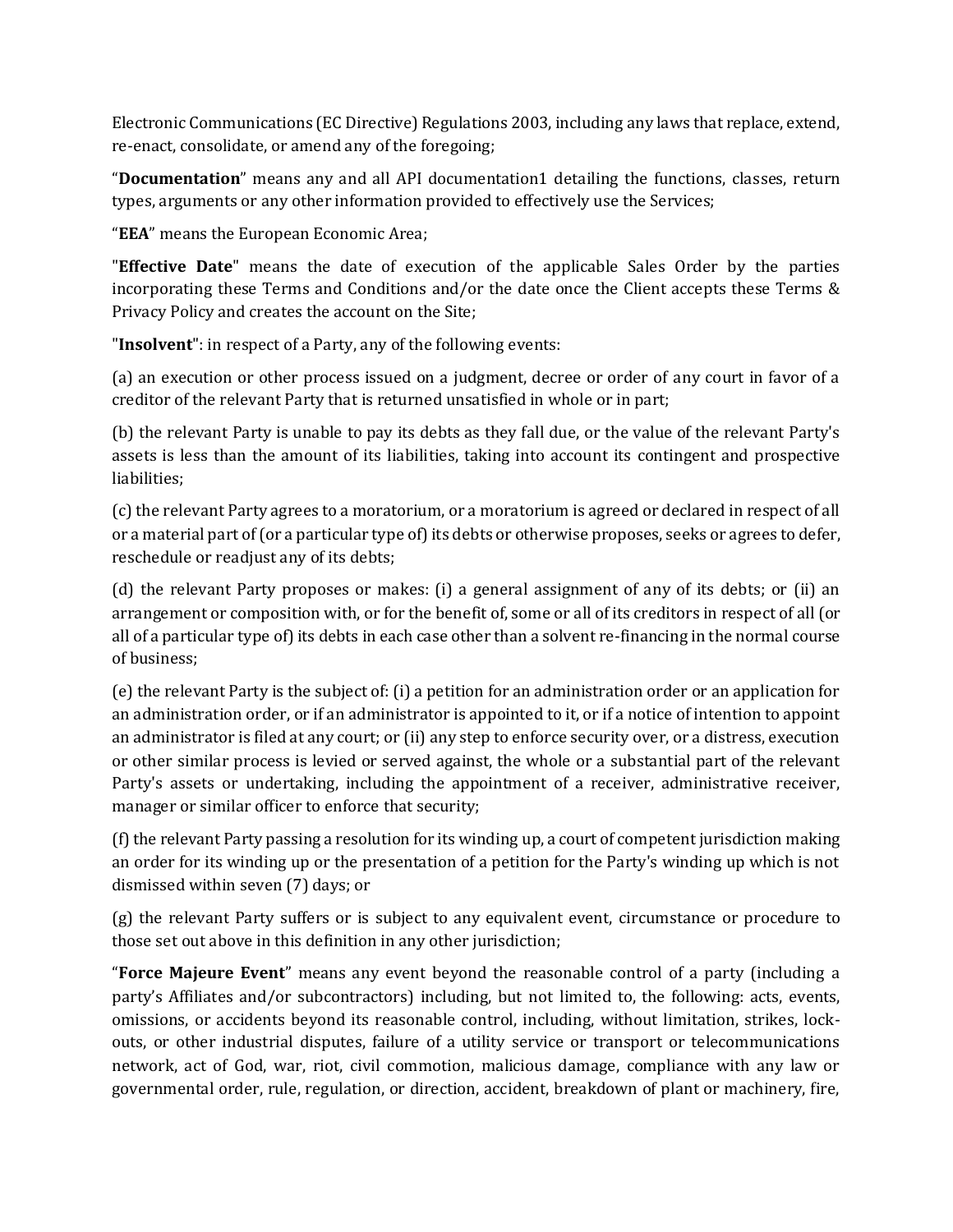flood, storm, epidemic or pandemic, or default of sub-contractors, to the extent that such event has materially affected the ability of the party relying on the Force Majeure Event to perform its obligations in accordance with the terms of the Agreement;

"**Services**" means online identity and document verification services, business and company register checks, and/or background checks as specified in the pricing package plan available on Site and/or Sales Order, which will be made available by the Identance to the Client as a service via the internet in accordance with the Agreement;

"**Services Defect**" means a defect, error or bug in the Platform having an adverse effect on the appearance, operation, functionality or performance of the Services, but excluding any defect, error or bug caused by or arising as a result of:

- a) any act or omission of the Client or any person authorized by the Client to use the Platform or Services;
- b) any use of the Platform or Services contrary to the Documentation, whether by the Client or by any person authorized by the Client;
- c) a failure of the Client to perform or observe any of its obligations in the Agreement;
- d) an incompatibility between the Platform or Services and any other system, network, application, program, hardware or software not specified as compatible in the Sales Order; and/or

Client's failure to implement corrections to the Services Defect;

"**Intellectual Property Rights**" means all intellectual property rights wherever in the world, whether registrable or un-registrable, registered or unregistered, including any application or right of application for such rights (including, without limitation, copyright and related rights, database rights, confidential information, trade secrets, know-how, business names, trade names, trademarks, service marks, passing off rights, unfair competition rights, patents, petty patents, utility models, semi-conductor topography rights and rights in designs);

"**Law**": all laws and regulations in force and applicable to a Party in respect of its rights and obligations under these Terms, or to Services (in respect of the Client), including any order of a court of competent jurisdiction and the rules or directions of any regulatory authority;

"**Personal Data**" has the meaning given to it under the GDPR;

"**Platform**" means the platform managed by the Identance and used by the Identance to provide the Services, including the application and database software for the Services, the system and server software used to provide the Services, and the computer hardware on which that application, database, system and server software is installed;

 "**Sales Order**" means, irrespective of its title, a cover document that sets out details of Services to be provided, duration, payment of Charges, and the applicable Charging Method, incorporating these Terms accepted by the Client;

"**Schedule**" means any schedule attached herein which form an integral part of these Terms and Conditions;

"**Services**" means any services that the Identance provides to the Client under the Agreement;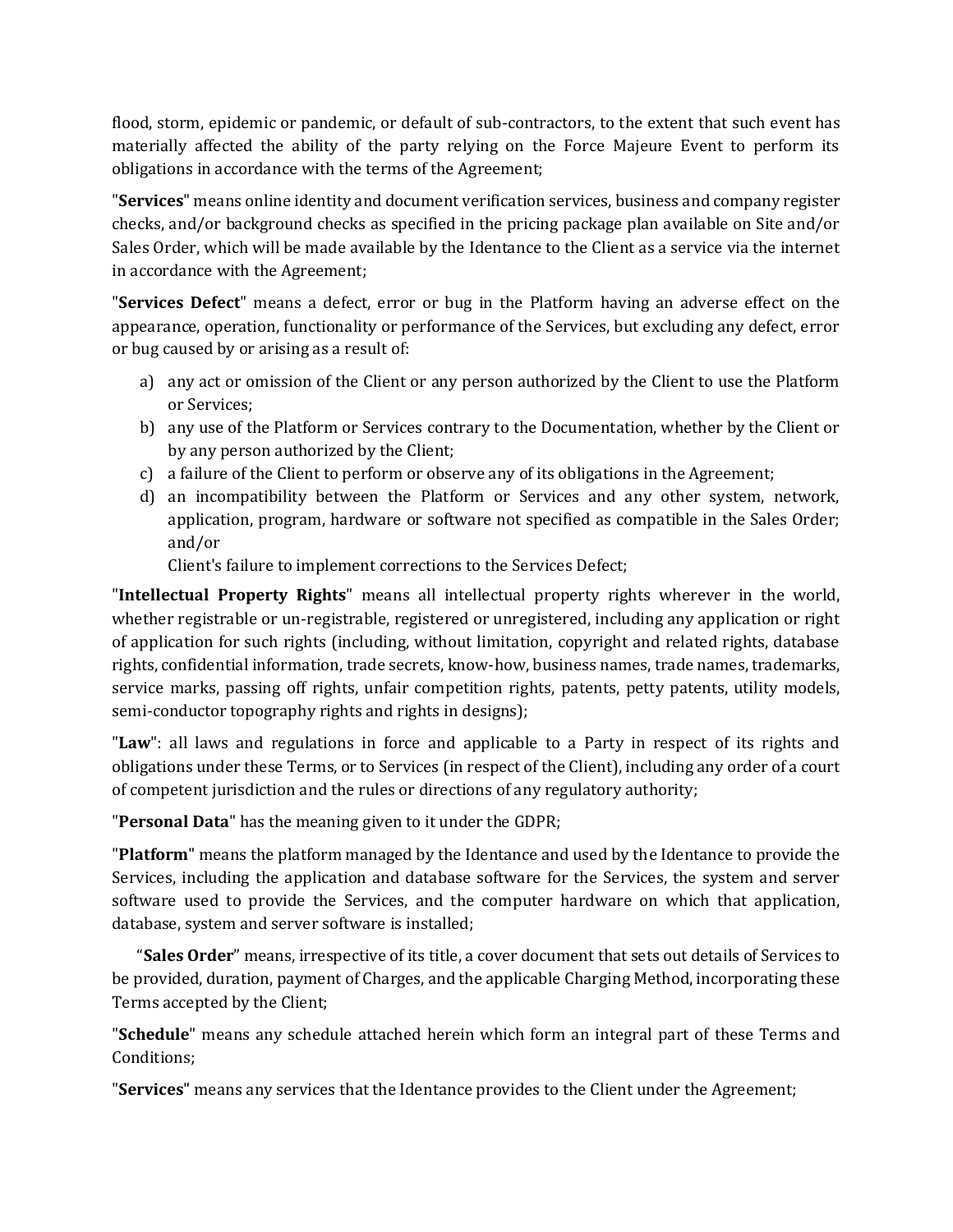**"Site/Website"** means Identance website at https://identance.com.

"**Support Services**" means support in relation to the use of, and the identification and resolution of errors in, the Services in accordance with Identance's support policy, but shall not include the provision of training services;

"**Tax**" means all forms of tax and statutory, governmental, state, federal, provincial, local, government or municipal charges, duties, imposts, contributions, levies, withholdings or liabilities wherever chargeable and whether of the UK or any other jurisdiction and any penalty, fine, surcharge, interest, charges or costs relating to it;

"**Tax Authority**": any taxing or other authority (in any jurisdiction) competent to impose, administer or collect any Tax;

"**Term**" has the meaning given to it in the applicable Sales Order and/or pricing package plan available on Site;

"**Termination for Cause**" means, subject to Clause 21, where the Agreement is terminated if either party (i) commits an act of misconduct involving dishonesty or breach of trust; (ii) wilfully engages in conduct that is in bad faith and materially injurious to the other party including, but not limited to, misappropriation of Confidential Information, fraud or embezzlement; or (iii) commits a material breach of the Agreement;

"**Third Party Services**" means any or all Products or Services ancillary to the Service(s) and may include any Products or Services provided by the Identance's sub-processors;

"**UK**" means the United Kingdom;

"**Update**" means a hotfix, patch or minor version update to any Platform software;

"**Upgrade**" means a major version upgrade of any Platform software;

"**US\$"** means the currency/Dollar of United States of America; and "€" means the Euro currency used in majority countries of the European Union; and " $E$ " means the British Pound currency used in the UK.

## **4. Services**

4.1. An order for Services must be placed using Site, accepting these Terms & Privacy Policy. If you will to be provided with a paper-based agreement (Sales Order), Identance shall prepare the Sales Order to reflect description of the type, particulars of the Product $(s)$  being purchased, the applicable fees, the Charging Method and any other terms or conditions incidental to that Sales Order.

4.2. Sales Order shall only be effective and binding when signed by both parties.

4.3. Change your pricing package plan (subscription). The Client is allowed to upgrade/downgrade its subscription to another one at any time by giving a request available on our Site ("**Request**"). After you change your subscription, your current, active subscription is considered to be cancelled at 23:59 (GMT +0) on the day when you make a Request and your remained verification balance will be reset. The new subscription will be effective on  $00:00$  (GMT +0) the next day, following the above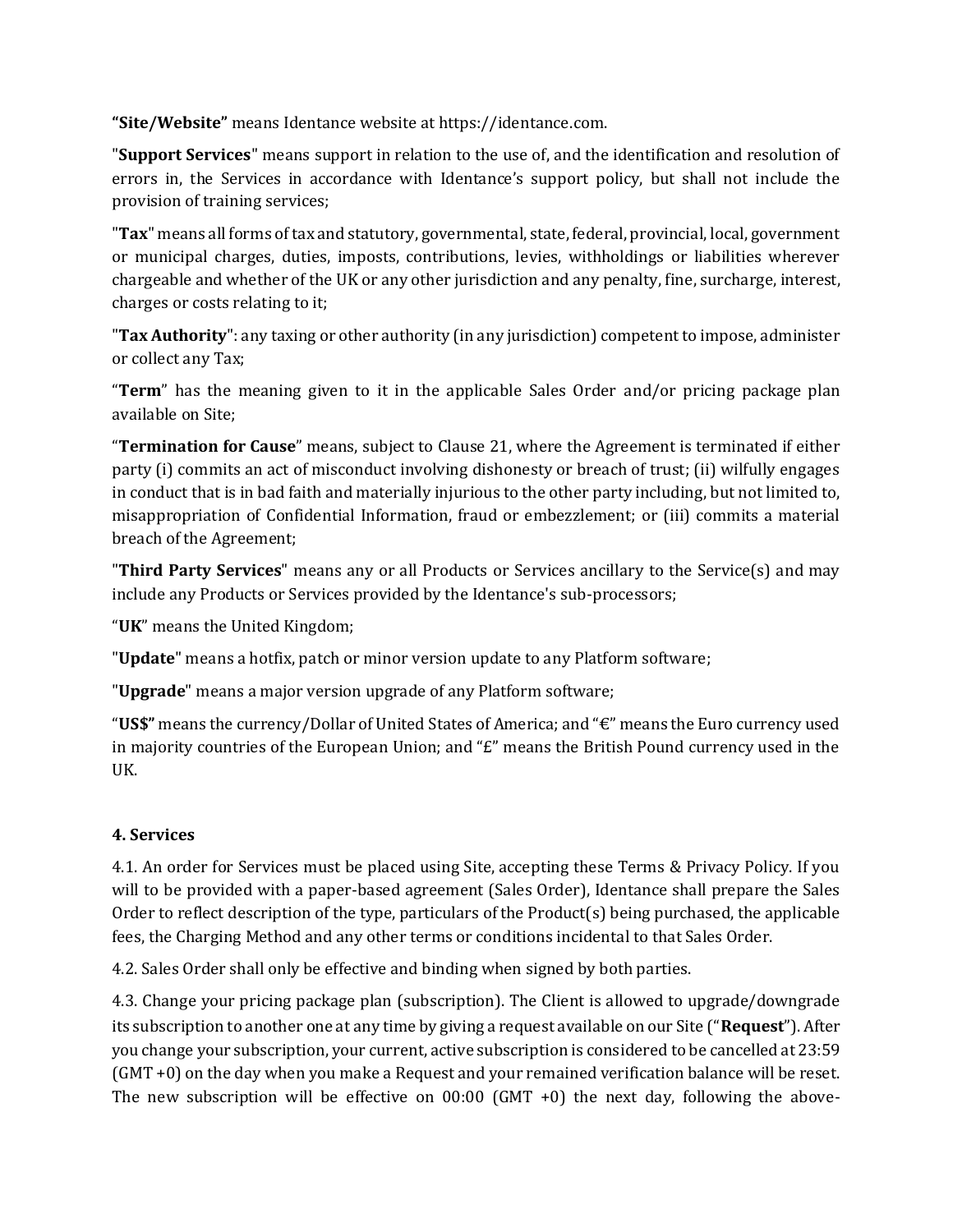mentioned request. Your current payment method shall be used by default for a new subscription payment.

4.3.1. You hereby agree and authorise us to reset the remained verification balance on your Account in case stipulated in Clause 4.3.

4.4. The Client is entitled to make a refund request for the unused verification balance. You are able to submit a request refund form via Site and/or any other communication channels available on Site. Identance will retain its discretion to issue a refund (full or partial) or not, where there are genuinely exceptional and compelling reasons to do so.

4.5. Subject to Clause 4.6 and Clause 14, the Term shall renew, under the present Terms and Conditions or amendments thereof applicable at the time of renewal, for a further duration (of the Term) unless otherwise agreed between the parties in writing.

4.6. Where the Client has breached any of the terms of the Agreement during the Term, a renewal is subject to Identance's express written consent and confirmation.

4.7. The Client shall use reasonable security measures to ensure that no unauthorized person may gain access to the Account and Services.

4.8. The Client acknowledges that the Identance shall not be responsible for any data communicated to or transmitted to the Services. The Client shall use the Services exclusively for authorized and legal purposes consistent with all applicable laws, regulations and any acceptable use policy the Identance may make part of these Terms from time to time.

4.9 The Client must not use the Services in any way that causes, or may cause, damage to the Services or Platform or impairment of the availability or accessibility of the Services. The Client must not use the Services: (a) in any way that is unlawful, illegal, fraudulent or harmful; or (b) in connection with any unlawful, illegal, fraudulent or harmful purpose or activity.

4.10. For the avoidance of doubt, the Client has no right to access any software code (including object code, intermediate code and/or source code), either during or after the Term.

4.11. All rights not expressly licensed to the Client herein are reserved by the Identance including, without limitation, all ownership and proprietary rights in Identance's technology and the Services. The Client acknowledges and agrees that Client's rights, in and to, Identance's Intellectual Property Rights including its technology and Services are limited to the license rights set forth herein. The Client shall never claim ownership or proprietary rights in Identance's technology or Services. All Intellectual Property Rights in any Customizations designed, developed, or implemented in accordance with the Agreement between parties shall always be the exclusive property of the Identance. The Client is not permitted to change or modify Identance's Intellectual Property Rights. Without limiting the foregoing, in the event of any change, modification, extension, or correction thereof, the Client hereby irrevocably assigns to Identance by way of present and future assignment with full title guarantee, any and all rights it may be deemed to have in any such change, modification, extension, or correction, and agrees to execute all documents necessary to implement and effect such assignment. To the extent that the Client is unavailable or unwilling to execute such documents then the Client hereby appoints the Identance as its attorney in fact for the purpose of executing the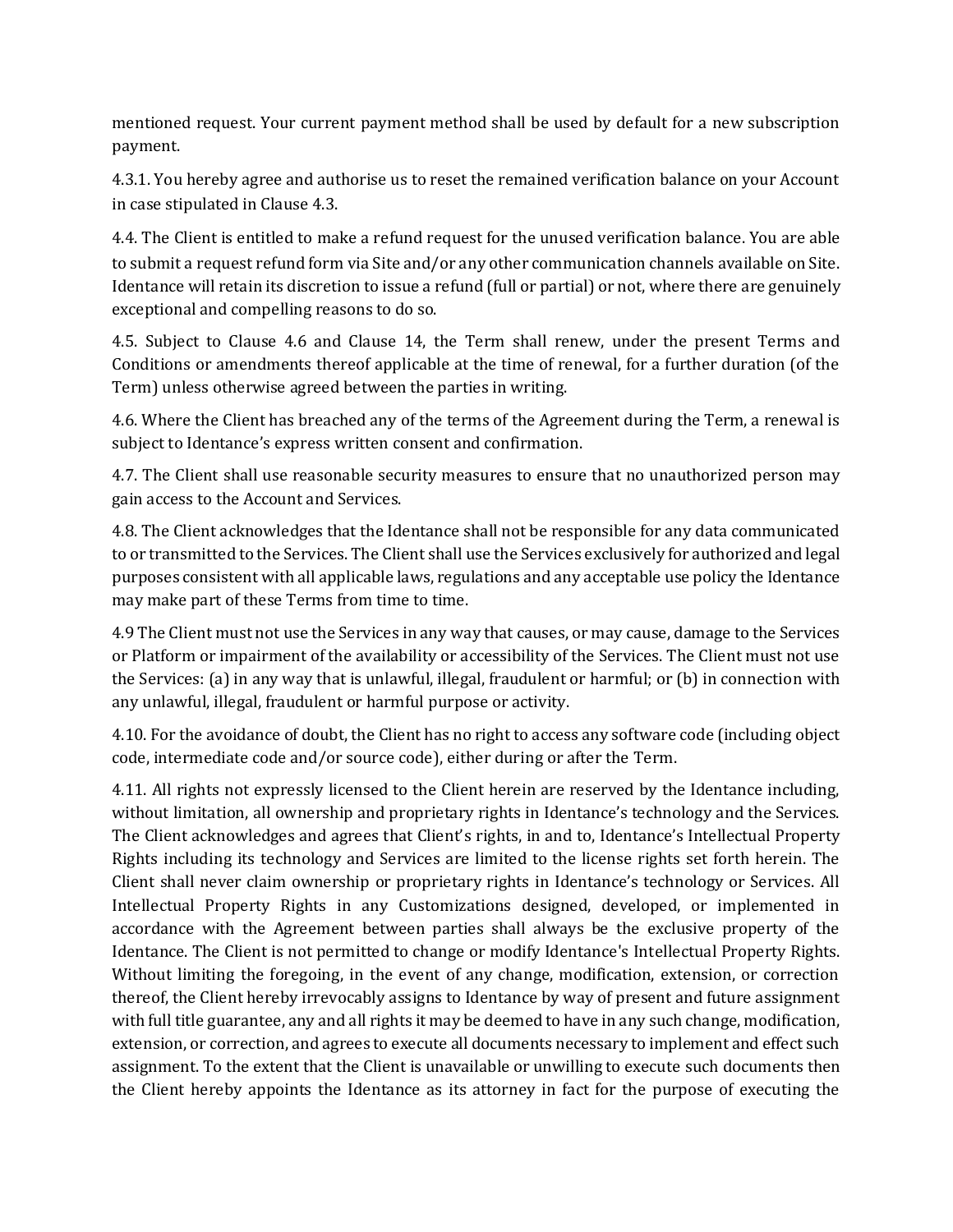forgoing assignment(s). The Client shall not (i) misappropriate any of the Identance's software, technology, or other services; (ii) use, permit, enable, or assist any third party to use the Services to create competing products or services; or (iii) use or modify any of Identance's Intellectual Property Rights unless otherwise agreed to by the Identance in a signed writing.

## **5. Prohibited activities**

The list below contains examples of behaviours that are prohibited in the Service:

- a) Impersonating another person or entity;
- b) Accessing or using the Service in an unlawful way or for any unlawful purpose;
- c) Transmission of any data, materials, content or information which is libellous, defamatory, obscene, fraudulent, false or contrary to the ownership or intellectual property rights of any other person, or otherwise unlawful;
- d) Transmission of viruses, malware, or other malicious code in the Service;
- e) Modification, reverse-engineering, or other manipulation of the Service; and
- f) Interfering with or disrupting, the Service.

## **6. Additional Client Obligations**

6.1. Save to the extent that the parties have agreed otherwise in writing, the Client must provide to the Identance, or procure for the Identance, such co-operation, support and advice; and information and documentation as may be required from time to time for compliance with any applicable laws including the Data Protection Laws.

6.2. The Client shall ensure that the Client Systems are compatible with or support the Services, and continue to comply, throughout the Term with the requirements of Sales Order and Documentation in all material respects, and/or pricing package plan available on Site, subject to any changes agreed in writing by the Identance.

6.3. The Client shall not, under any circumstances, white-label, resell, or pass off the Services without express written agreement with the Identance which may be subject to due discussions and negotiations.

6.4. The Client shall (a) as required by the Applicable Laws, provide notice to third parties about how data will be used and shared with the Identance and its downstream processors; (b) obtain and maintain valid consents for Identance to process third party data as required for use by the Identance in Client's privacy policy or as otherwise required; (c) not use the Services for unlawful, obscene, offensive, or fraudulent content or activity, such as sending unsolicited, abusive, or deceptive messages, viruses or harmful code, or violating third party rights; (d) be responsible for its employees, consultants, and agents that use the Services; (e) use the Services in compliance with all Applicable Laws. For purposes of this clause, "Applicable Laws" shall mean all laws, rules, regulations, treaties, and similar governmental obligations, including local, national and multinational laws, that are applicable to the party as the context requires.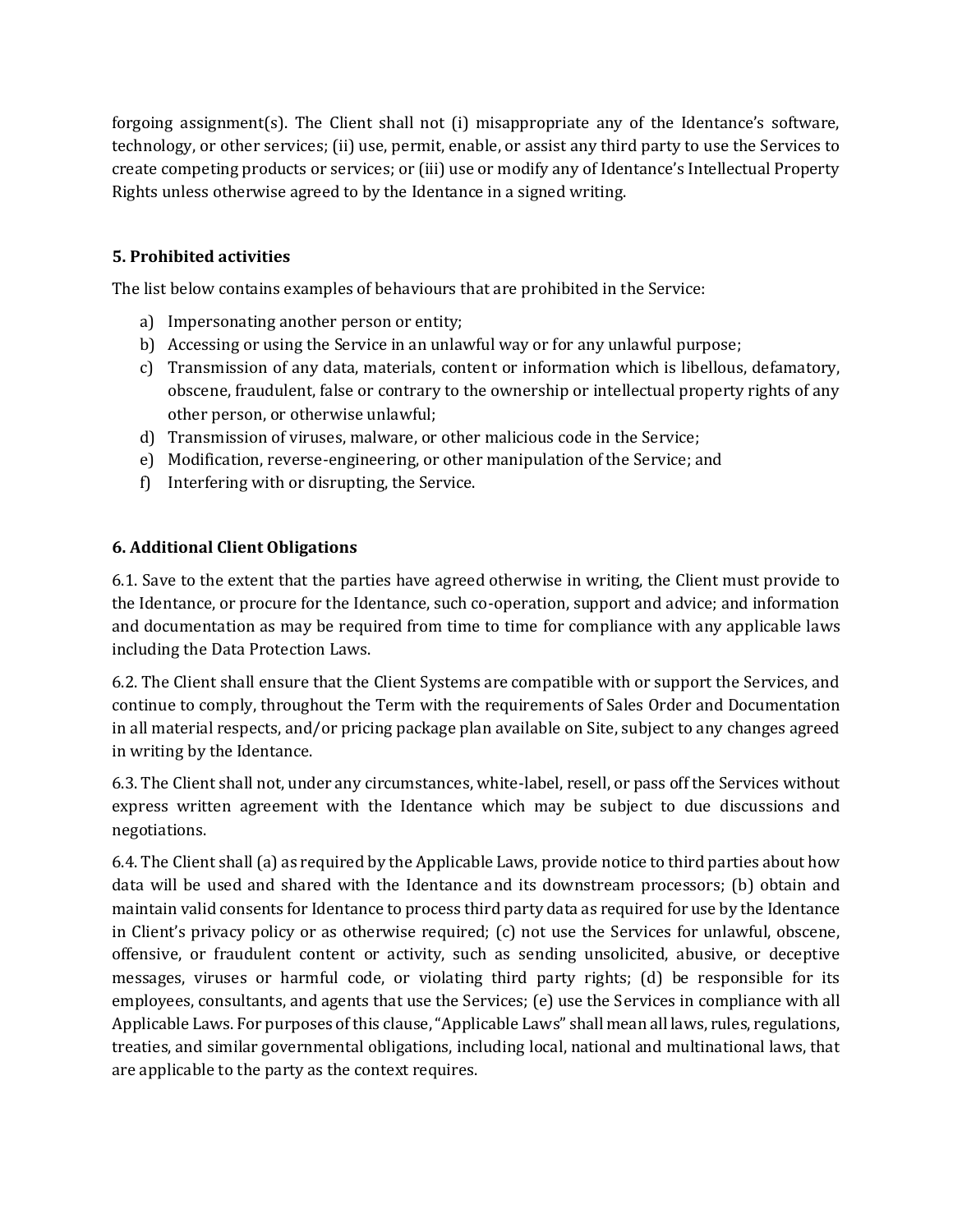## **7. Client Personal Data**

7.1. The Client warrants to the Identance that the Client Personal Data, when used by the Identance in accordance with these Terms, Privacy Policy, will not infringe the Intellectual Property Rights or other legal rights of any person, and will not breach the provisions of any law, statute or regulation, in any jurisdiction and under any applicable law.

7.2. **Use of Material**: Upon receipt of the other party's written consent, each party may use the other party's name, trade name, trademark, and icons (collectively, the "Brands") for certain marketing and promotional purposes as mutually agreed. All use of a party's Brands by the other party shall inure to the benefit of the party owning the Brands and such owning party shall be the sole party entitled to register its Brands. Notwithstanding the foregoing, the Client agrees that Identance may use Client's Brands for the purposes stated.

## **8. Copyright infringement**

Identance technology is protected by copyright and Identance respects the copyright of any third party. If you believe copyright-protected work was posted on the Service without authorization, you may submit a copyright infringement notification. We will review all claims of copyright infringement received and remove User Content deemed to have been posted or distributed in violation of any such laws. To make a claim, please provide us with the following:

- a) the name and contact information of the copyright holder or his/her representative who is making the notification (the "**Notifying Party**");
- b) an itemization of the material, for which prevention of access is requested, and details of the location of the material. Please provide enough detail for us to locate the allegedly infringing content on the Service;
- c) confirmation by the Notifying Party that the material which the request concerns is, in its sincere opinion, illegally accessible in the communications network;
- d) information concerning the fact that the Notifying Party has in vain submitted its request to the content Identance or that the content Identance could not be identified;
- e) confirmation by the Notifying Party that he/she is the holder of the copyright or neighbouring right or entitled to act on behalf of the holder of the right.

# **9. Third Party. Integrations with Third Party Services**

9.1. The Agreement is for the benefit of the parties and is not intended to benefit or enforced by any third party.

9.2. The exercise of the parties' rights under the Agreement is not subject to the consent of any third party.

9.3. The Client consents to integration of the Services with Third-Party Services in order to provide full set of Services.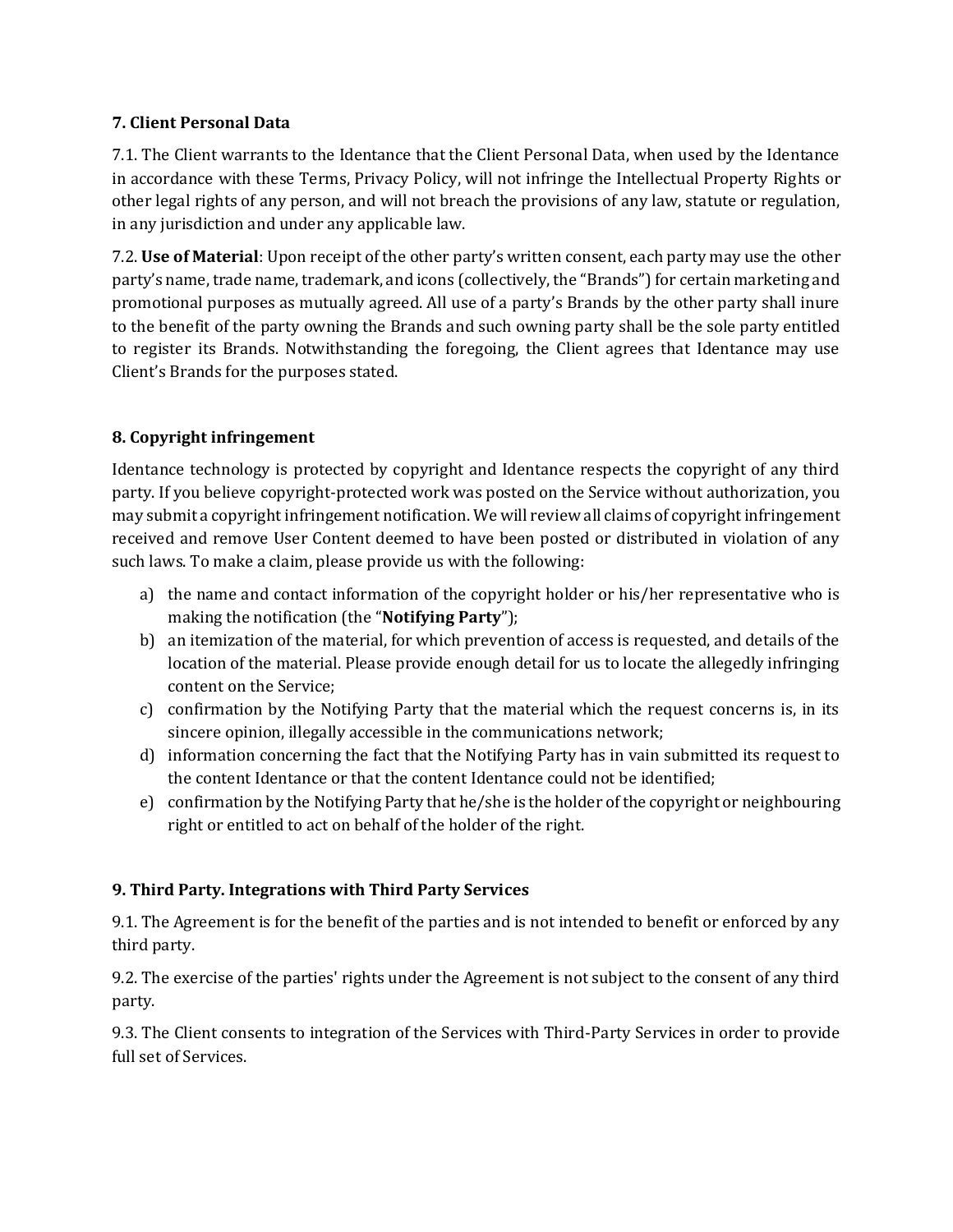9.4. The Identance may remove, suspend, or limit any Third-Party Services integration at any time in its sole discretion.

9.5. The Client acknowledges that the integration of Third-Party Services may entail the transfer of Client Data from the Services to the relevant Third Party Services.

9.6. The Service may contain links to websites and content owned and/or operated by third parties. Such links and content are provided for informational purposes only. The Identance shall not be responsible for any such third-party websites or content and do not have control over any materials made available therein. The Identances inclusion of a link to a third-party website or content in the Service does not in any way imply our endorsement, advertising, or promotion of such websites or content or any materials made available therein. By accessing a third-party website or content the Client accepts that the Identance does not exercise any control over such websites or content. The Identance has no responsibility for such third-party websites or content. The Identance encourages the Client to familiarize him- / herself with the terms of service applicable to any third-party website or content the Client may access.

9.7. The Identance does not warrant or endorse and does not assume and will not have any liability or responsibility to the Client or any other person for any third-party products, services, materials or websites. The applicable third party is fully responsible for all goods and services it provides to the Client and for any and all damages, claims, liabilities and costs it may cause the Client to suffer, directly or indirectly, in full or in part.

### **10. Intellectual property**

All Intellectual Property Rights in the Services, Sales Order and the Documentation belong to, and shall remain vested in, the Identance, and the Client shall have no rights in or to the Software, the Documentation, or the Services other than the right to use them in accordance with the terms of these Terms. These Terms does not grant the Client any rights to, or in, whether registered or unregistered, any patents, copyright, database right, trade secrets, trade names, trademark, or any other rights or licences in respect of the Services or the Documentation. The Client agrees that it will not (a) modify, copy, decompile, disassemble, or reverse engineer, or cause any other party to modify, copy, decompile, disassemble, or reverse engineer Identance's software, technology, and/or other services; (b) sublicense any of Identance's Intellectual Property Rights to third parties or sell, resell, rent, sublicense, or lease the Services to third parties; (c) otherwise violate the license grant or restrictions set forth herein; (d) use the Services to store or transmit malicious code; (e) interfere with or disrupt the integrity or performance of the Services, Identance's operations, or third-party's data contained therein, either directly or using third party technology; (f) alter, copy, move, or delete any tags or codes placed as part of the Services; (g) misappropriate any of Identance's software, technology, or other services; (h) use, permit, enable, or assist any third party to use the Services to create competing products or services.

### **11. Eligibility. Accounts**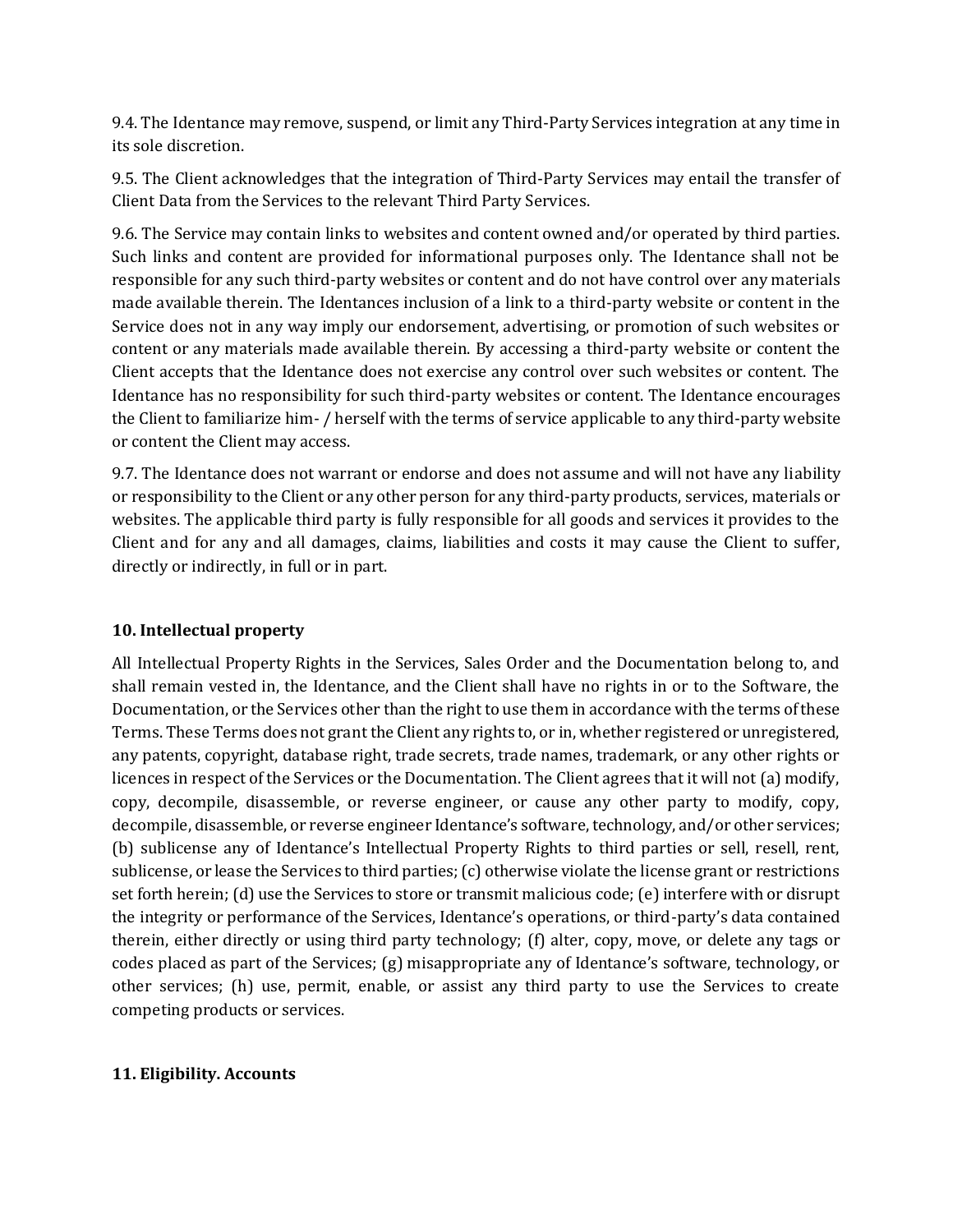11.1. Identance provides the possibility to create corporate accounts for companies on its Platform. After Client creates Account and it has been verified, it can receive a corporate account for a company by uploading all company's requested documents for verification. Such corporate accounts will be added to the Client's account interface.

11.2. When Client adds and verifies a company to its Account it can grant permission to its corporate account to other participants in the Client's company or its business (for example, employees, partners, accountant, etc.) ("**Regulated Party**").

11.3. In case Client granted permission to the Regulated Party to access or connect to Client's corporate account(s), Client acknowledges that such granting permission to a Regulated Party to take specific actions on Client's behalf does not relieve Client of any of Clients' responsibilities under these Terms. Client is fully responsible for all acts or omissions of any Regulated Party with access to Client's corporate account(s) and any action of such Regulated Party shall be considered to be an action authorised by Client. Further, Client acknowledges and agrees that Client will not hold Identance responsible for, and will indemnify Identance from, any liability arising out of or related to any act or omission of any Regulated Party with access to Client's corporate account(s).

11.4. **Appointment of Regulated Parties**. Client may appoint appropriately Regulated Parties to access Client's corporate account. If Client does so, Client should be aware that by virtue of such access, that Regulated Party may access Client's data. Client will be liable for any actions that any Regulated Parties take on Client's corporate account. Identance reserves the right to refuse access to any Regulated Parties, as set out in clause below.

11.5. **Refusing to deal with Regulated Parties**. Identance may refuse access to Regulated Parties for objectively justified and duly evidenced reasons relating to unauthorised or fraudulent access to Client's corporate account, money laundering, terrorist financing, fraud, or any other financial crime, and as required by applicable law. In such cases, unless Identance is prohibited by applicable law, Identance will inform Client that Regulated Party's access has been denied and the reasons why. Identance will permit access again once Identance is satisfied that the reasons for refusing access no longer exist.

11.6. Client understands that all the Regulated Parties must complete identity and residency verification according to the Platform's KYC/AML policies.

11.7. The Client represents and warrants that he / she will use the Service in compliance with any and all applicable laws and regulations. Use of the Service is unauthorized in any jurisdiction where the Service or any part of it may violate any laws or regulations. The Client agrees not to access or use the Service in such jurisdictions.

11.8. The Client agrees not to provide inaccurate, misleading or false information in connection with your use of the Service. If the information the Client has provided to Identance subsequently becomes inaccurate, misleading or false, you will promptly notify Identance of such change.

11.9. The Client is solely responsible for use of the Service and for any costs the Client incurs to access the Service through any Internet, wireless or another communication service, such as any fees for data usage on an Internet service Identance's or a wireless carrier's network.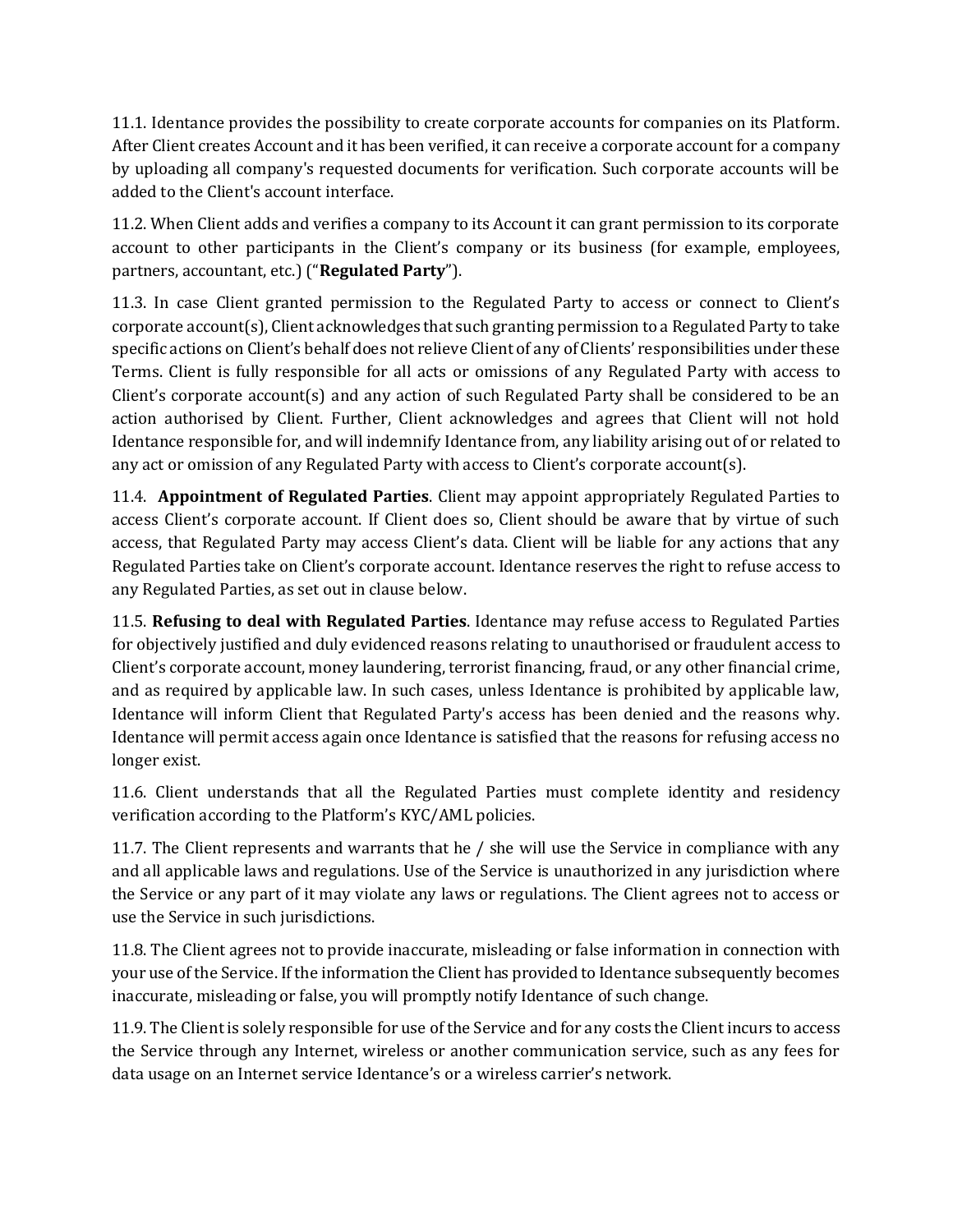#### **12. User Submissions**

12.1. The Client acknowledges and agrees that any questions, comments, suggestions, ideas, feedback, bug reports or other information about the Service ("**Submissions**") provided by the Client shall become the Identance's sole property and the Client assigns all rights in these Submissions to the Identance. The Identance shall own exclusive rights, including all intellectual property rights, and shall be entitled to the unrestricted use and dissemination of these Submissions for any purpose, commercial or otherwise, without acknowledgement or compensation to the Client.

### **13. Payments**

13.1. The Client agrees to pay the Charges and fees set forth pricing package plan available on Site and/or Sales Order. The Charges will be invoiced as set forth in the applicable Sales Order according to the agreed Charging Method which the Client shall pay to the Identance.

13.2. If the Client does not pay the Charges to the Identance as per the Clause 13.2., applicable Sales Order and/or pricing package plan available on Site, due to any reason whatsoever (including circumstances of an invoice being disputed by either party), the Identance may: a) charge the Client an interest on the overdue amount at the rate of eight percent (8%) per annum over and above the Bank of England's prevalent base rate from time to time (which interest shall accrue daily until the date of actual payment and be compounded at the end of each calendar month); b) claim interest and statutory compensation from the Client pursuant to the Late Payment of Commercial Debts (Interest) Act 1998; or c) suspend the Services until the Client has paid the Charges (including any accrued interest, if any) or a resolution in writing has been reached between the parties. The Client acknowledges that any suspension shall not reduce or negate the Client's obligation to pay any unpaid Charges.

13.3. All Charges and other sums payable by the Client are exclusive of VAT and any other applicable taxes that may apply hereto under any law. The Client will pay such tax upon receipt of a valid tax invoice therefor. If the Client is required by law to make a deduction or withholding from any payment due under the Sales Order and/or pricing package plan available on Site, it shall pay such additional amounts as are required to ensure that the net amount received and retained by Identance equals the full amount that would have been received and retained by it had no such deduction or withholding been made and/or no such liability to tax been incurred.

13.4. Any Tax payable in respect of the Services provided or payments made under the Sales Order and/or pricing package plan available on Site (other than Tax payable on Identance's net income, profits or gains) will be payable by the Client. In the event that Identance and the Client are jointly liable to a Tax Authority for any Tax, such sums will be payable by the Client. Identance may at its sole discretion, but shall not be obliged, to pay any such Tax to the relevant Tax Authority. In the event that Identance pays any such Tax, the Client agrees to immediately indemnify Identance against, and reimburse Identance for, such sums. Identance may, at its sole discretion, deduct such sums from any remittance or sums held by Identance and owed to the Client.

13.5. In the event that a Tax Authority requires information of Identance in relation to the Client and/or Services provided under these Terms, Sales Order and/or pricing package plan available on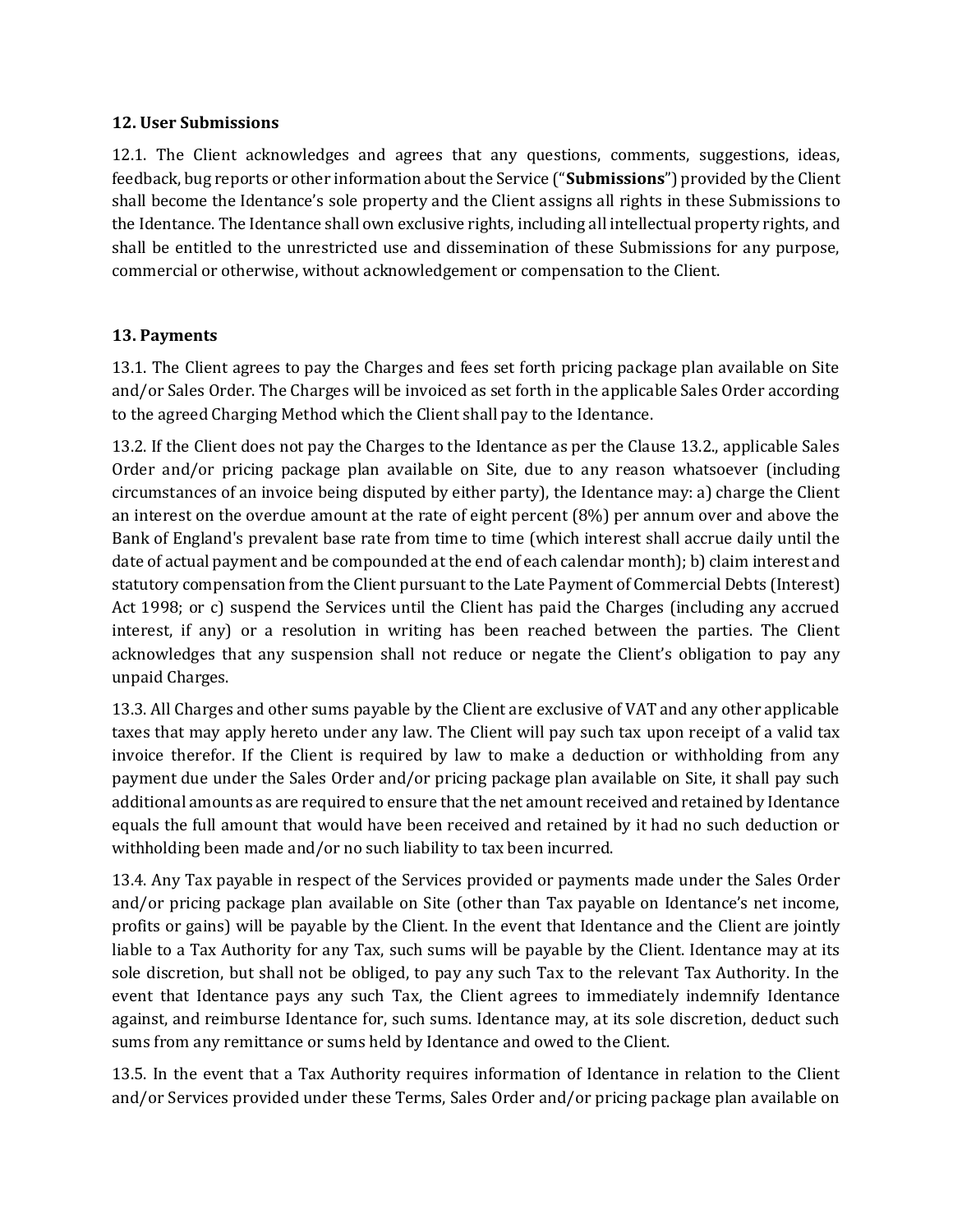Site then the Client hereby agrees that Identance may provide such information. The Client agrees to provide Identance with its Tax identification details on request.

## **14. Confidentiality Obligations**

14.1. The parties understand and agree that in connection with the negotiation and performance of these Terms, each party may have had or have access to or may have been or be exposed to, directly or indirectly, private or Confidential Information of the other party including, but not limited to, trade secrets, computer programs and code, scripts, algorithms, features and modes of operation, inventions (whether or not patentable), techniques, processes, methodologies, schematics, testing procedures, software design and architecture, design and function specifications, analysis and performance information, documentation, details of its products and services, as well as names and expertise of, and information relating to, vendors, employees, consultants, customers and prospects, know-how, ideas, and technical, business, pricing information, financial and marketing information and strategies and any other information that the receiving party reasonably should know is confidential. Both parties shall: a) keep the other party's Confidential Information strictly confidential using the same degree of care to protect the other party's Confidential Information as that party uses to protect its own Confidential Information of a similar nature; b) not disclose the other party's Confidential Information to any person without that other party's prior written consent, and even then, only under conditions of confidentiality approved in writing by the party whose Confidential Information is being disclosed; c) act in good faith at all times in relation to the other party's Confidential Information; and d) not use any of the other party's Confidential Information except for the purpose it was divulged to the receiving party.

14.2. Notwithstanding Clause 14.1, a party's Confidential Information may be disclosed by the receiving party to its officers, employees, professional advisers, insurers, agents and subcontractors who have a need to access the Confidential Information that is disclosed for the performance of their work with respect to the Agreement and who are bound by a written agreement or any executed nondisclosure agreement to protect the confidentiality of the disclosed Confidential Information.

14.3. No obligations are imposed by this Clause 14 with respect to a party's Confidential Information if that Confidential Information: a) is available to a party on a non-confidential basis from a source that is not and was not bound by a confidentiality agreement with respect to the Confidential Information; b) at the time of the disclosure or thereafter is lawfully obtained from publicly available sources generally known by the public (other than as a result of a disclosure by the receiving party or its representative); or c) has been independently acquired or developed by a party without violating its obligations under these Terms or under any applicable law, or is obtained by either party from a third party in circumstances where the other party has no reason to believe that there has been a breach of an obligation of confidentiality.

14.4. The restrictions in this Clause 14 do not apply to the extent if any Confidential Information is required to be disclosed by any law or regulation, by any judicial or governmental order or request, or pursuant to disclosure requirements relating to the listing of the stock of either party on any recognized stock exchange.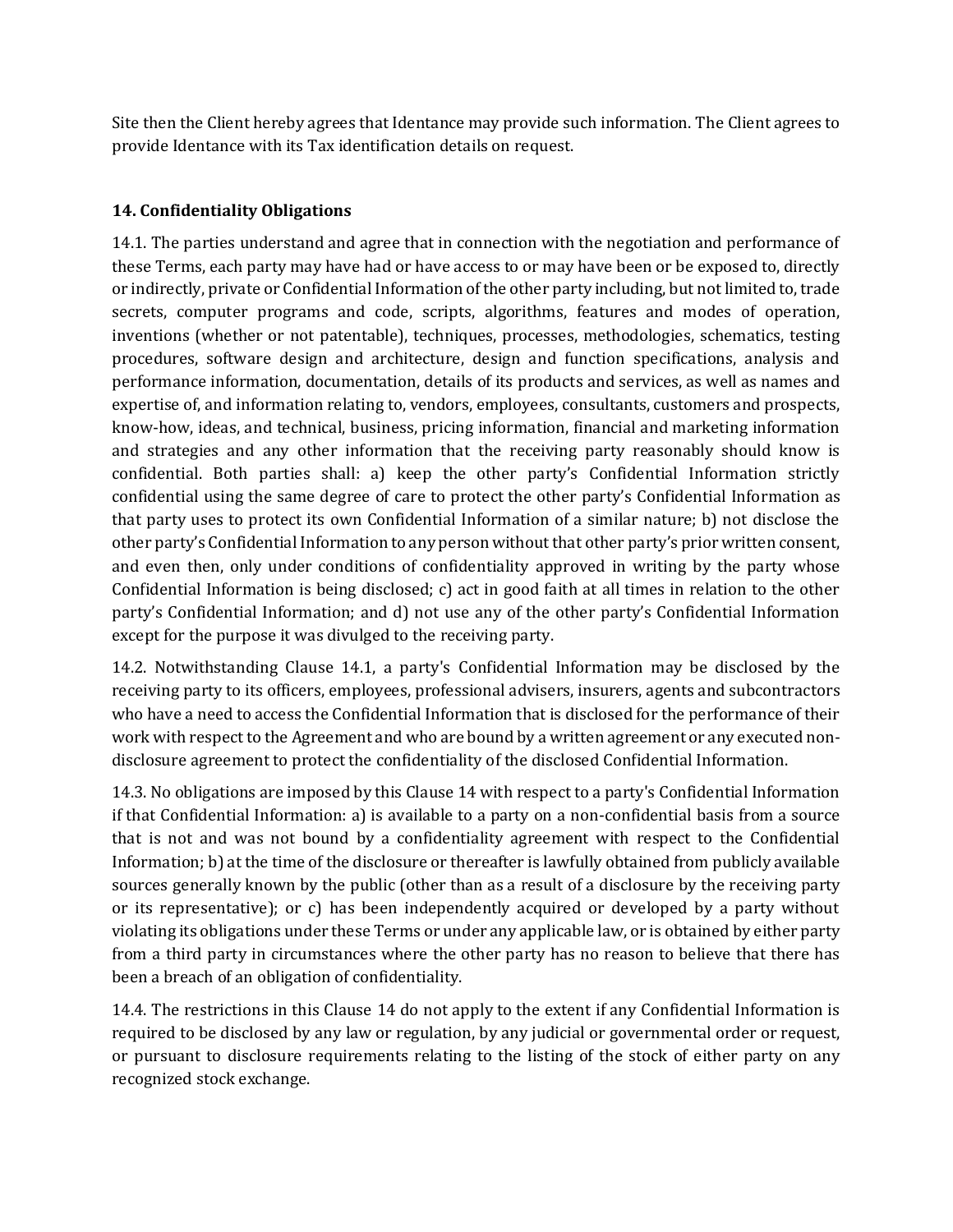14.5. Upon the termination of the Agreement, each party must immediately cease to use the other party's Confidential Information; within five (5) Business Days following the date of receipt of a written request for termination from the other party, the relevant party shall destroy or return to the other party (at the other party's option) all media, tangible or intangible, containing the other party's Confidential Information, and must delete or destroy the other party's Confidential Information.

14.6. The provisions of this Clause 14 shall continue in force indefinitely following the termination of the Agreement.

14.7. The parties shall not make any public disclosures relating to the Agreement or the contents of Sales Order and/or pricing package plan available on Site (including disclosures in press releases, public announcements, and/or marketing materials) without the prior written consent of the Identance, such consent not to be unreasonably withheld or delayed.

## **15. Warranties**

15.1. Each party of these Terms represents and warrants to the other party that, to the best of its knowledge: (a) the accepting these Terms on its behalf has the right to accept these Terms; (b) these Terms do not and shall not conflict with any other agreement entered into by it; and (c) it owns (or has been duly licensed to use) all rights in its commercial names and trademarks required in order to grant the licenses granted herein. Except for the foregoing warranties, and to the fullest extent permissible under the applicable law, both parties disclaim all representations and warranties, express or implied, concerning or related to this Agreement including, but not limited to, any implied terms concerning satisfactory quality, fitness for a particular purpose and reasonable care and skill. The Identance does not warrant, guarantee, or make any representations regarding the use, the results of the use, or the benefits of the services, or any information contained therein or otherwise provided pursuant to these Terms, except as expressly provided herein. No personnel of the Identance is authorized to make any expansion, modification, or addition to this limitation or the exclusion of representations, warranties, and other terms in these Terms. In the event of any breach of the representations and warranties contained in these Terms (save for any fraudulent misrepresentation), the sole and exclusive liability of the breaching party shall be to use commercially reasonable efforts to promptly correct such breach.

15.2. The Identance warrants to the Client that: a) the Identance will comply with all applicable legal and regulatory requirements applying to the exercise of the Identance's rights and the fulfilment of the Identance's obligations under these Terms; b) the Platform will incorporate security features reflecting the requirements of good industry practice: and c) that the Services, when used by the Client in accordance with the Agreement, will not breach any laws, statutes, or regulations applicable under the English law and will not infringe the Intellectual Property Rights of any person in any jurisdiction and under any applicable law.

15.3. The Client acknowledges that: a) use of the Services is at the Client's sole risk, that the Identance cannot and does not warrant that the service will meet all requirements of the Client, or that the operation of the Services will be uninterrupted or error-free; b) Services and anything related thereto are provided "as is" and "as available", with all faults and without warranty of any kind, and Identance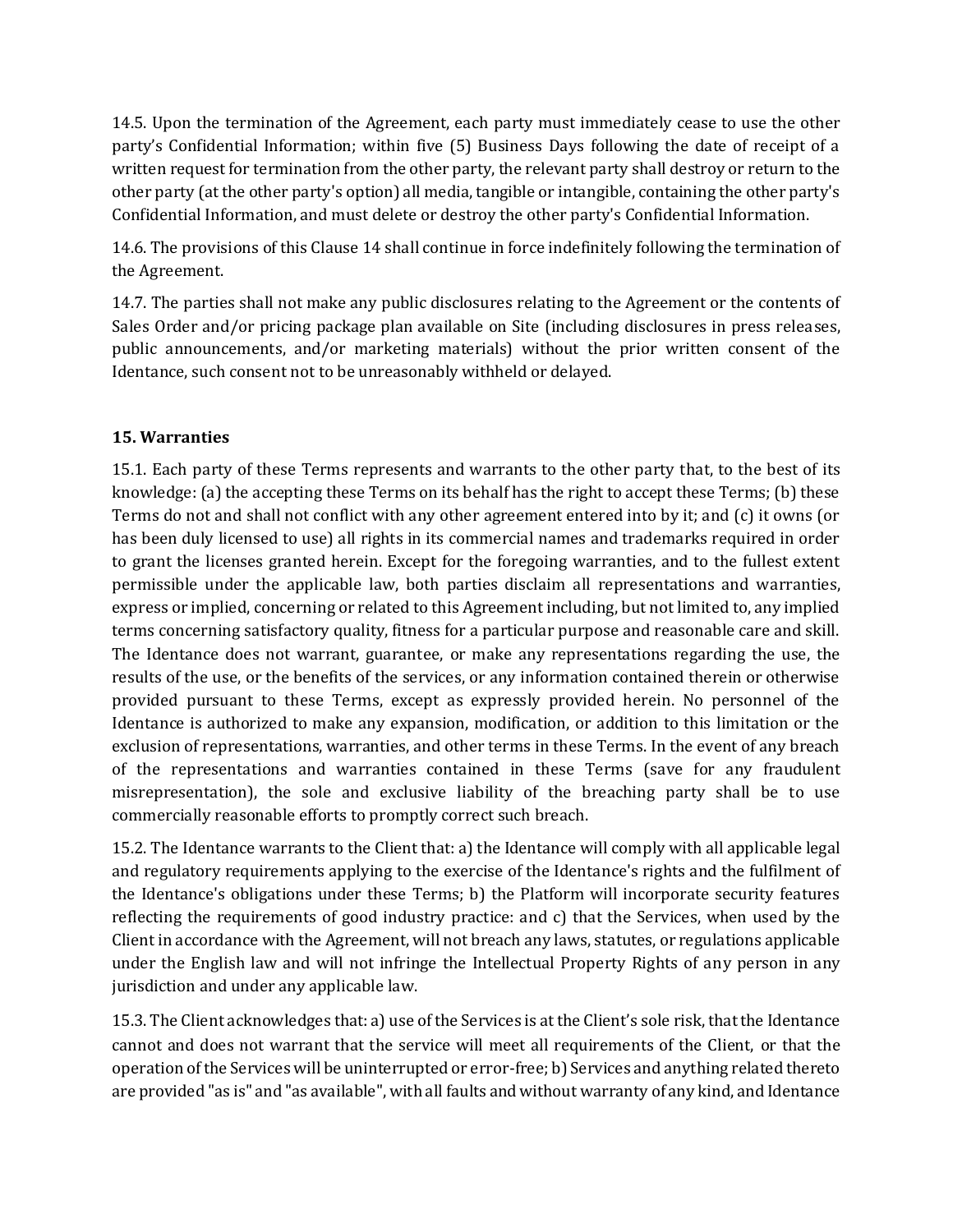hereby expressly disclaims all warranties and conditions with respect to the Services and anything related thereto, either express, implied or statutory, including, but not limited to, the implied warranties and/or conditions of merchantability, of satisfactory quality, fitness for a particular purpose, accuracy, quiet enjoyment, and of non-infringement of third party rights. No oral or written information or advice given by the Identance or its Affiliate shall mean or intend to create a warranty, express or implied; c) complex software is never wholly free from defects, errors, bugs etc. nor entirely free from security vulnerabilities; and subject to the other provisions of the Agreement, the Identance gives no warranty or representation that Services will be entirely secure or that the Services will be wholly free from defects, errors and/or bugs or that such defects shall be corrected promptly by the Identance; d) Services are designed to be compatible only with that software and those systems specified as compatible in the Services Sales Order and/or pricing package plan available on Site; and the Identance does not warrant or represent that Services will be compatible with any other software or systems; e) the Identance may not be able to ensure exactly 100% accuracy in results or go by the sharp 30-seconds verification time; these figures may vary slightly as the verification process can be delayed owing to heavy website traffic or the clarity of the verification document; f) the payment of Charges shall not depend on the use or non-use of Services and all the Charges once committed are payable, non-refundable, non-cancellable, and irrevocable except as otherwise provided in the applicable Sales Order and/or pricing package plan available on Site; g) it has had the opportunity to obtain independent legal advice in connection with the execution of these Terms and has read these Terms in its entirety, understands its contents, and accepts these Terms freely and voluntarily, without duress or undue influence on the Client from the Identance or any other party.

15.4. All of the parties' warranties and representations in respect of the subject matter of the Agreement are expressly set out in the Agreement.

15.5. Without prejudice to clause 15.2., the Client will not do nor omit to do anything which Identance reasonably believes to be disreputable, or which is otherwise capable of damaging the reputation or goodwill of Identance.

15.6. Unless otherwise agreed by Identance in writing, the Client will be solely responsible (at the Client's own cost) for the provision of all equipment, software, systems and telecommunications facilities which are necessary to enable the Client to receive the Services.

### **16. Indemnity**

The Client shall indemnify and shall keep indemnified the Identance against any and all liabilities, damages, losses, costs and expenses (including legal expenses and amounts reasonably paid in settlement of legal claims) suffered or incurred by the Identance and arising directly or indirectly as a result of any breach by the Client. Further, the Client shall: a) provide to the Identance all such assistance as may be reasonably requested by the Identance; b) allow the Identance, when the Identance so requires, the exclusive conduct of all disputes, proceedings, negotiations and settlements with third parties; and c) not admit liability to any third party or settle any disputes or proceedings involving a third party without the prior written consent of the Identance, and the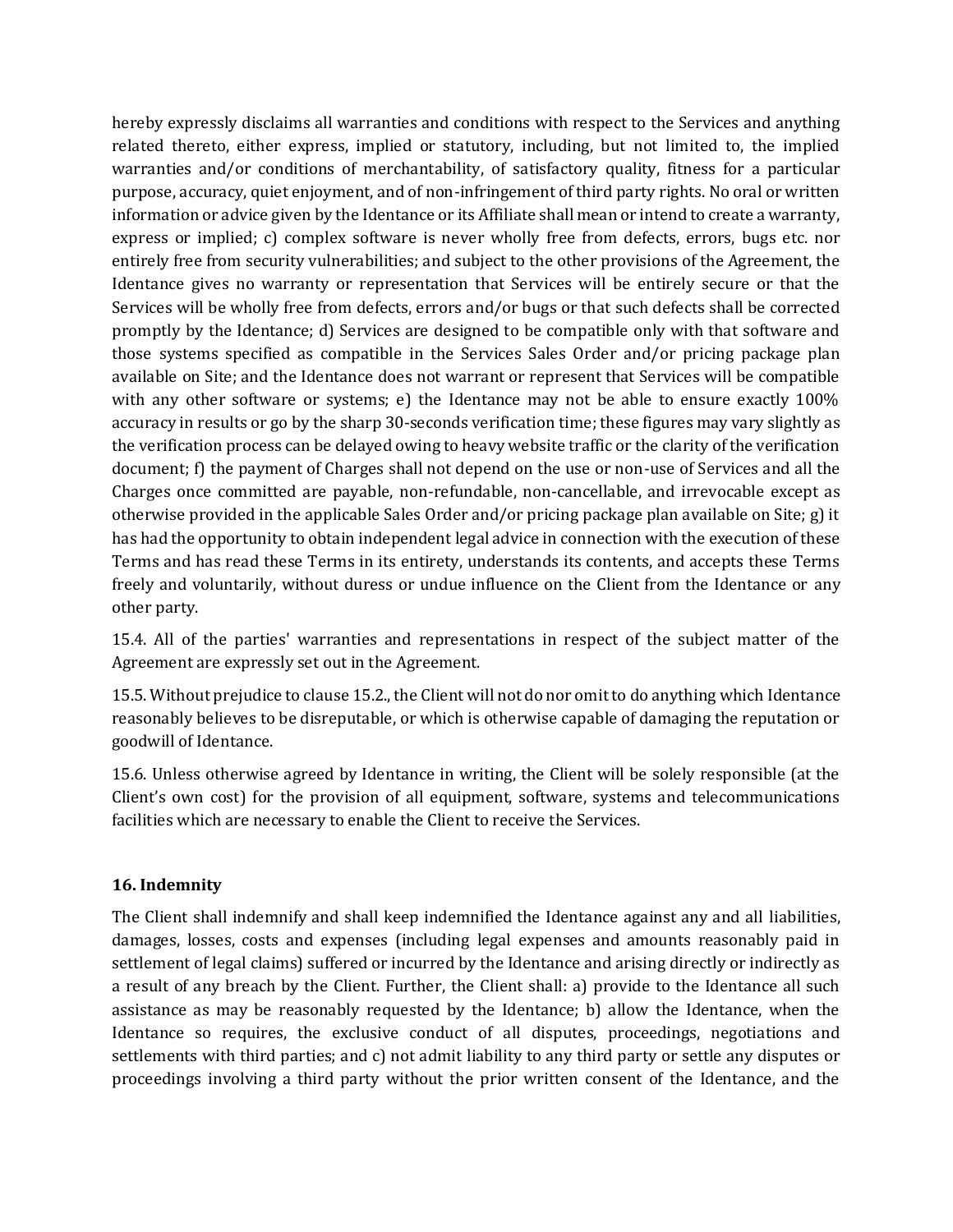Identance's obligation to indemnify the Client shall not apply unless the Client complies with the requirements of this Clause.

## **17. Limitations and Exclusions of Liability**

17.1. TO THE MAXIMUM EXTENT PERMITTED BY APPLICABLE LAW, WE AND OUR SUBSIDIARIES, AFFILIATES, OFFICERS, EMPLOYEES, AGENTS, PARTNERS AND LICENSORS WILL NOT BE LIABLE FOR ANY DIRECT, INDIRECT, INCIDENTAL, SPECIAL, CONSEQUENTIAL OR PUNITIVE DAMAGES, INCLUDING WITHOUT LIMITATION, LOSS OF DATA, LOSS OF USE, LOSS OF ANTICIPATED SAVINGS, ACCRUED BUT WASTED EXPENDITURE, COST OF PROCUREMENT OF SUBSTITUTE GOODS OR SERVICES, LOSS OF GOOD-WILL, OR OTHER INTANGIBLE LOSSES, RESULTING FROM YOUR ACCESS TO OR USE OF OR INABILITY TO ACCESS OR USE THE SERVICE; ANY CONDUCT OR CONTENT OF ANY THIRD PARTY ON THE SERVICE; ANY CONTENT AND/OR INFORMATION OBTAINED FROM THE SERVICE OR RELIANCE UPON THE SERVICE OR ANY PART THEREOF; AND UNAUTHORIZED ACCESS, USE OR ALTERATION OF ANY MATERIAL OR CONTENT, WHETHER BASED ON WARRANTY, CONTRACT, TORT (INCLUDING NEGLIGENCE) OR ANY OTHER LEGAL THEORY, WHETHER OR NOT WE KNEW OF OR OUGHT TO HAVE KNOWN OF THE POSSIBILITY OF SUCH DAMAGES.

17.2. WITHOUT LIMITATION TO THE FOREGOING, YOU AGREE THAT OUR TOTAL LIABILITY TO YOU FOR ANY AND ALL CLAIMS ARISING FROM THESE TERMS SHALL UNDER NO CIRCUMSTANCES EXCEED THE FEES, IF ANY, THAT YOU HAVE PAID TO IDENTANCE FOR ACCESS TO AND USE OF THE SERVICE.

17.3. IN SOME JURISDICTIONS THE APPLICABLE LAW MAY NOT ALLOW THE LIMITATION OR EXCLUSION OF LIABILITY OR INCIDENTAL OR CONSEQUENTIAL DAMAGES, SO THE ABOVE LIMITATION OR EXCLUSION MAY NOT APPLY TO YOU. IN SUCH CASES, OUR LIABILITY WILL BE LIMITED TO THE FULLEST EXTENT PERMITTED BY APPLICABLE LAW. NOTHING IN THESE TERMS REMOVES OR SUPERSEDES YOUR RIGHTS AS A CONSUMER BASED ON MANDATORY PROVISIONS OF LAW.

## **18. Force Majeure Event**

18.1. If a Force Majeure Event gives rise to a failure or delay in either party performing any obligation under these Terms and/or Sales Order, and/or pricing package plan available on Site (other than any obligation to make a payment), that obligation will be suspended for the duration of the Force Majeure Event.

18.2. A party that becomes aware of a Force Majeure Event which gives rise to, or which is likely to give rise to, any failure or delay in that party performing any obligation under the Agreement must promptly notify the other party and inform the other party of the period for which it is estimated that such failure or delay will continue.

18.3. A party whose performance of its obligations under the Agreement is affected by a Force Majeure Event must take reasonable steps to mitigate the effects of the Force Majeure Event.

18.4. No Force Majeure Event shall prevent Client to pay the Charges agreed herein.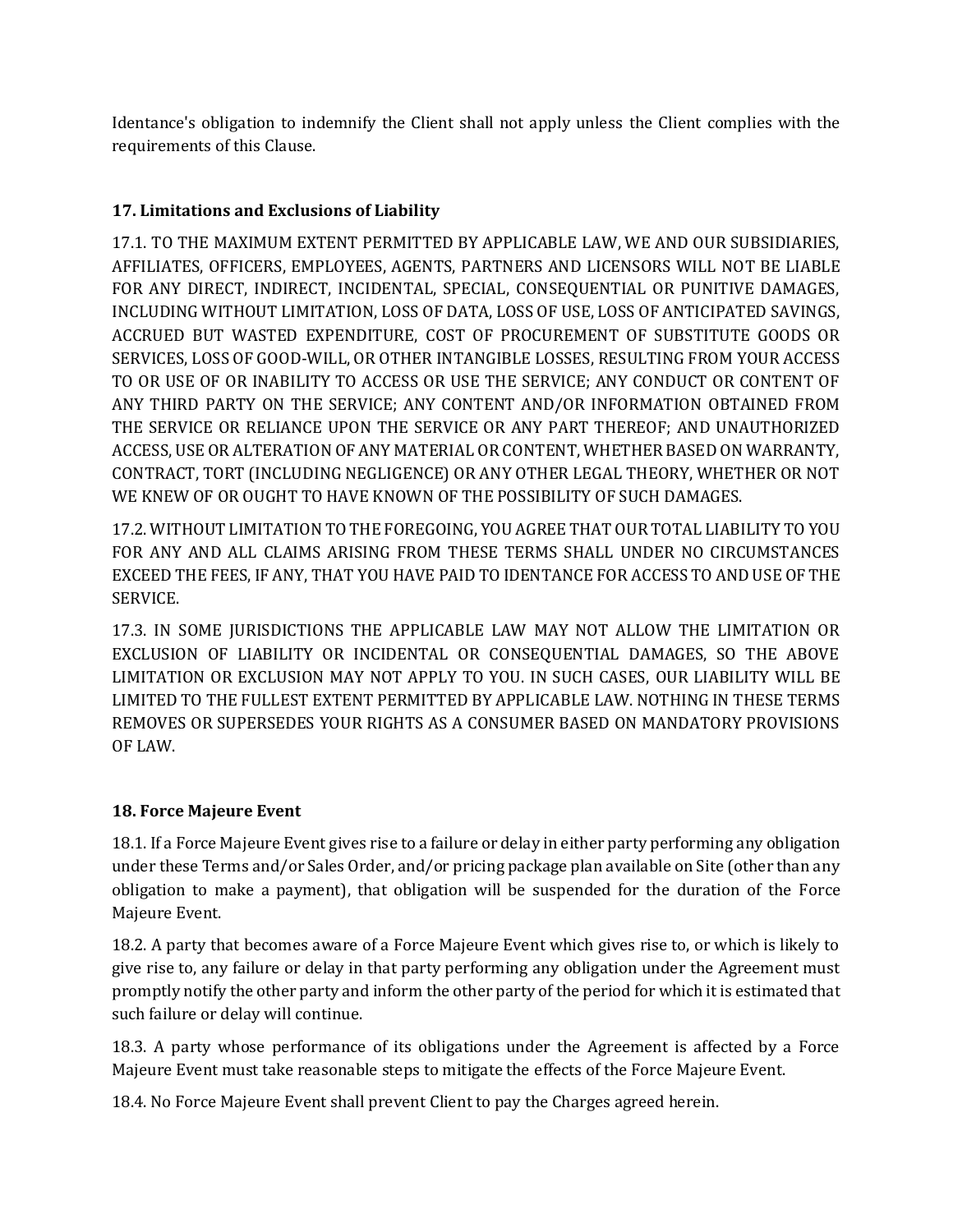## **19. Term and Termination**

19.1. Subject to other clauses herein, Sales Order and/or pricing package plan available on Site shall commence in full force and effect on the Effective Date stipulated in your Sales Order and/or pricing package plan available on Site, and is valid for a duration of the Term, and shall automatically renew for a period equivalent to the Term unless terminated in accordance with the provisions herein.

19.2. Sales Order shall stand terminated if either party gives to the other party a ninety (90) days prior written notice of termination.

19.3. Either party may terminate the Sales Order for cause (the "Termination for Cause") by giving the other party a written notice within thirty (30) days of the breach.

19.4. Without prejudice to any other rights and remedies available to it under these Terms and Sales Order, Identance may at any time immediately terminate Sales Order or any Service, or suspend the provision of any Service, by written notice to the Client if:

(a) Client commits a breach of these Terms or Sales Order;

(b) Client commits a material breach of any other of its obligations under these Terms or Sales Order, which is not capable of remedy, or if capable of remedy, is not remedied to Identance reasonable satisfaction within thirty (30) of service of a notice requiring such remedy;

(c) the Client becomes Insolvent;

(d) the Client ceases or there is a reasonable likelihood of it ceasing to carry on all or a material part of its business, except for the purpose of a bona-fide solvent reconstruction, amalgamation, reorganisation, merger or consolidation;

(e) there is an occurrence of any circumstance, event or series of circumstances or events that materially adversely affects the Client's ability to meet its current or future liabilities (or potential liabilities) or obligations under these Terms;

(f) the Client uses, or permits the use of, any of the Services or Identance's systems for any purpose contrary to Law;

(g) Identance is required to do so under Law or reasonably believes that the Transaction may be contrary to Law.

### **20. Effects of Termination**

20.1. Upon the termination of the Agreement, all of the provisions of the Agreement shall cease to have effect and the Client shall, and shall procure that all authorised users shall, immediately cease all use of the Services and/or the Documentation, and the Identance may remotely disable the Client's access to the Services. Each party shall return and make no further use of any equipment, property, Documentation (in the case of the Client), and other items (and all copies of them) belonging to the other party.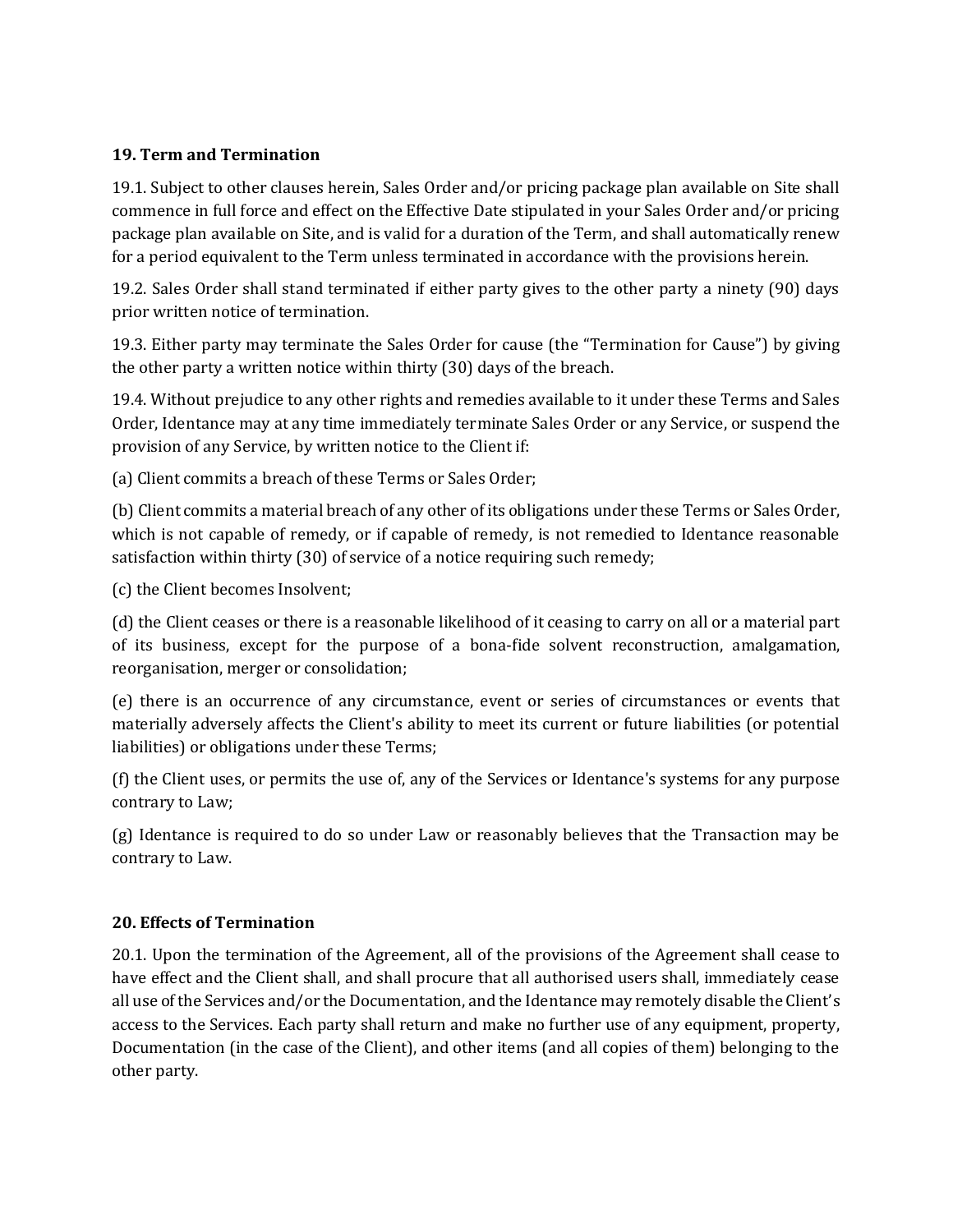20.2. Except to the extent that these Terms and Sales Order expressly provides otherwise, any rights, remedies, obligations, or liabilities of the parties that have accrued up to the date of termination including the right to claim damages in respect of any breach of these Terms or Sale Order which existed at or before the date of termination shall not be affected or prejudiced.

20.3. Without prejudice to the parties' other legal rights, within fifteen (15) days following the termination of the Sales Order, the Identance shall be entitled to receive from the Client all outstanding Charges, fees, and expenses accrued or incurred under the Sales Order(s) up to the date of termination, and the Client shall pay to the Identance any outstanding, due, or agreed Charges in respect of Services (whether or not taken or delivered) provided to the Client before the termination of the Sales Order (i-e until last day this Sales Order remains in effect).

20.4. In case of Termination for Cause, the Identance shall refund, subject to Clause 20.3., any Charges paid by the Client to the Identance in respect of Services that were to be provided to the Client during the remainder Term.

## **21. Non-Solicitation of Personnel**

The Client shall not, without the prior written consent of the Identance, either during the Term or within the period of six (6) months post-termination or within six (6) months following the end of the Term, engage, employ or solicit for engagement or employment any employee, subcontractor etc. of the Identance who has been involved in any way in the negotiation or performance of the Agreement. Notwithstanding the foregoing, both parties agree that each party may publicly post job offerings in the normal course of business, and such posting and any employment or engagement resulting therefrom shall not breach the prohibitions in this paragraph.

## **22. Assignment**

22.1. Client warranties and guarantees that it shall not assign, transfer or otherwise deal with its contractual rights and/or obligations under these Terms and Sales Order without the prior written consent of the other party, such consent not to be unreasonably withheld or delayed, provided that the Identance may assign the entirety of its rights and obligations under these Terms and Sales Order to any Affiliate of the Identance or to any successor, all or a substantial part of the business of the Identance from time to time.

20.2. Nothing in the Terms and Sales Order shall operate to assign or transfer any Intellectual Property Rights from the Identance to the Client, or from the Client to the Identance.

## **21. Waiver and severability**

21.1. No breach of any provision of these Terms shall be waived except with the express written consent of the party not in breach.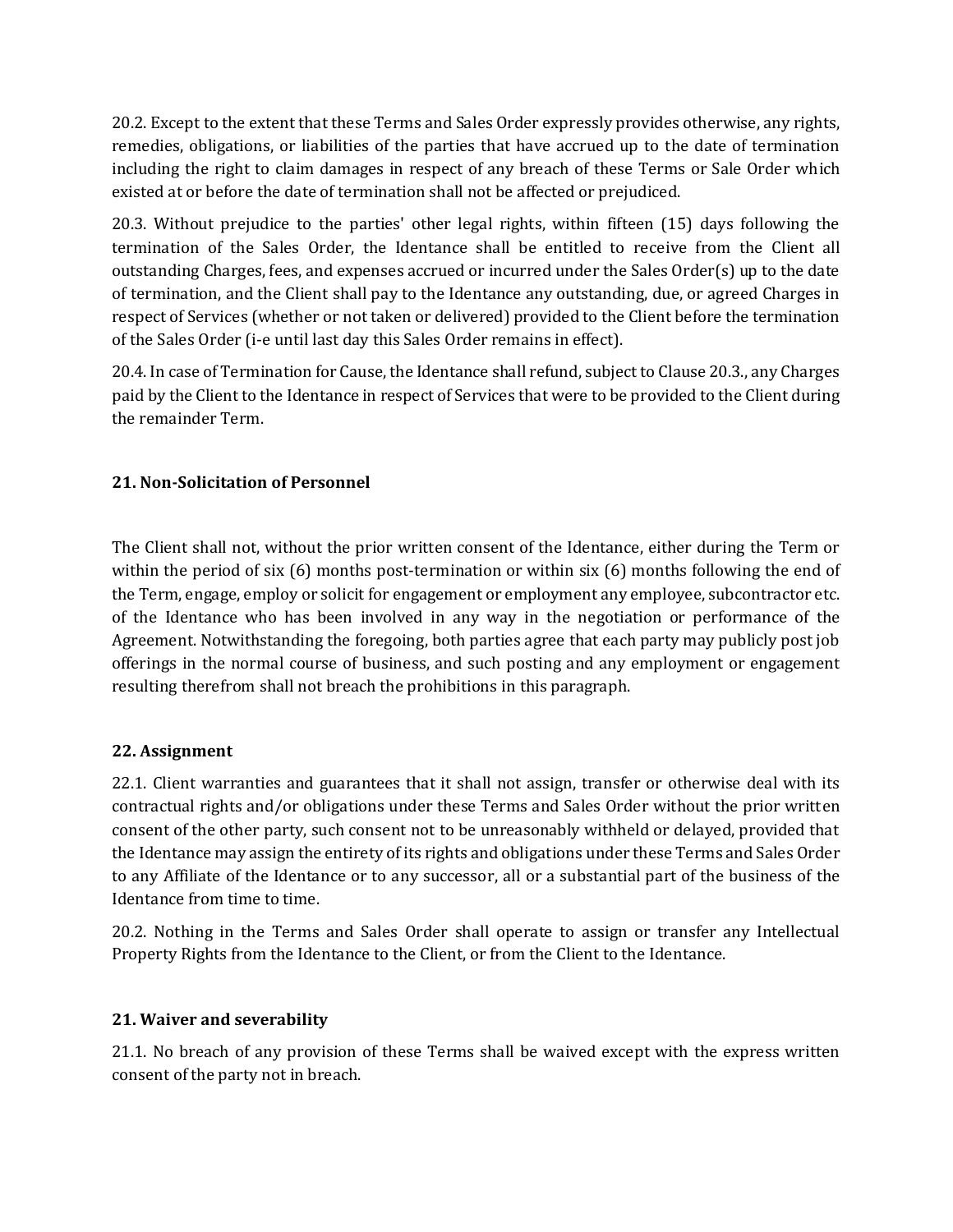20.2. No waiver of any breach of any provision of these Terms shall be construed as a further or continuing waiver of any other breach of that provision or any breach of any other provision of these Terms and Agreement.

## **22. Entire agreement**

These Terms, any applicable additional terms included in the Service, and any documents expressly incorporated by reference herein (including Privacy Policy [www.identance.com/privacypolicy\),](http://www.identance.com/privacypolicy)) contain the entire understanding between the Client and the Identance and supersede all prior understandings of the parties hereto relating to the subject matter hereof.

## **23. Applicable Law and Disputes Resolution**

23.1. The Agreement shall be governed by and construed in accordance with the laws of England and Wales.

23.2. Any disputes relating to the Agreement shall be subject to the exclusive jurisdiction of the courts in London, England.

23.3. Without prejudice to either Party's rights or remedies hereunder and subject to the provisions

of clause 23, if any dispute between the Parties (each a "**Disputing Party**") arises out of 22 or in connection with these Terms or Sales Order or its subject matter, formation, validity or enforceability (including non-contractual Claims) (each a "**Dispute**") then, except as expressly provided in these Terms, the Disputing Parties shall follow the dispute resolution procedure set out in this clause.

23.4 Either Disputing Party shall give to the other written notice of the Dispute, setting out its nature and full particulars ("**Dispute Notice**"), together with any relevant supporting documentation. Following service of the Dispute Notice, the representatives of each of the Disputing Parties shall attempt in good faith to resolve the Dispute.

23.5. If the representatives of the Disputing Parties are for any reason unable to resolve the Dispute within fourteen (14) Business Days of service of the Dispute Notice, either Disputing Party shall be entitled to commence proceedings.

23.6 If the Dispute is resolved by the representatives within fourteen (14) Business Days of service of the Dispute Notice in accordance with hereof, the settlement shall be recorded in writing and signed by each of the Disputing Parties within seven (7) Business Days of the end of the period referred to hereof.

23.7 Nothing in this clause 23 shall prevent either Disputing Party from making any application for injunctive relief that it considers necessary to protect its position.

## **24. Interpretation**

24.1 The headings of the Clauses herein are for reference only and shall not affect the interpretation of any of the terms of the Agreement.